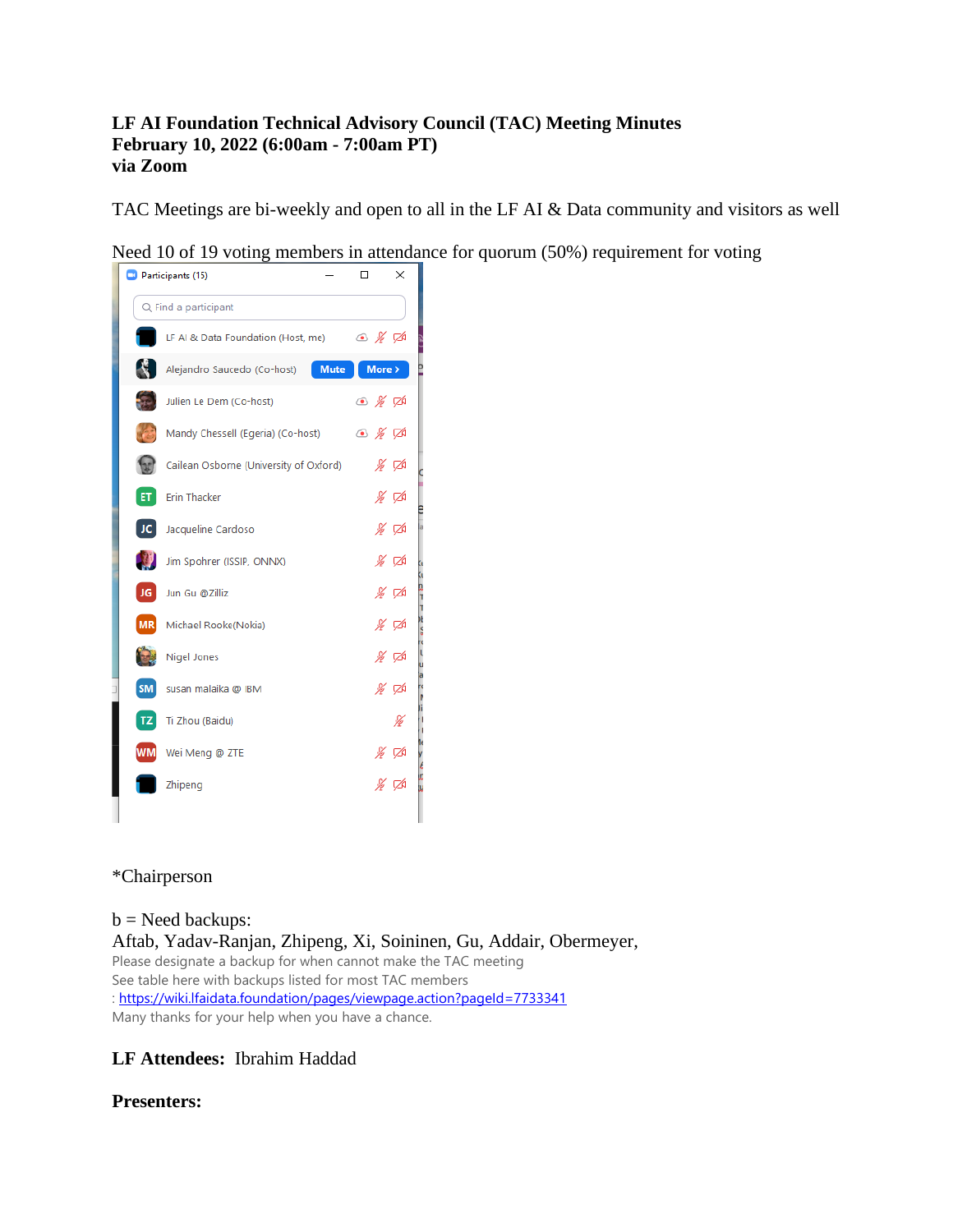### Alejandro Saucedo, Mandy Chessell, Julien Le Dem

|                          | voling members present (quorum was    |            |                                                                                                                                                                                                                                                                                                                                               |
|--------------------------|---------------------------------------|------------|-----------------------------------------------------------------------------------------------------------------------------------------------------------------------------------------------------------------------------------------------------------------------------------------------------------------------------------------------|
|                          | LF AI & Data Foundation (Host, me)    |            | $\circ$ % $\varnothing$                                                                                                                                                                                                                                                                                                                       |
| J(                       | jacobhayes (artigraph) (Co-host)      |            | $\begin{picture}(16,15) \put(0,0){\line(1,0){155}} \put(15,0){\line(1,0){155}} \put(15,0){\line(1,0){155}} \put(15,0){\line(1,0){155}} \put(15,0){\line(1,0){155}} \put(15,0){\line(1,0){155}} \put(15,0){\line(1,0){155}} \put(15,0){\line(1,0){155}} \put(15,0){\line(1,0){155}} \put(15,0){\line(1,0){155}} \put(15,0){\line(1,0){155}} \$ |
|                          | Ibrahim Haddad (Co-host)              | $\bigcirc$ | $O$ $\sqrt{2}$                                                                                                                                                                                                                                                                                                                                |
|                          | Alejandro Saucedo                     |            | $\frac{1}{\sqrt{2}}$                                                                                                                                                                                                                                                                                                                          |
| AM                       | alex mijalis (dyno therapeutics)      |            | ∦ ಗ≱                                                                                                                                                                                                                                                                                                                                          |
| AK                       | Amit Kumar - TechM                    |            | ∦ ⊄                                                                                                                                                                                                                                                                                                                                           |
| <b>FV</b>                | <b>Flaviu Vadan</b>                   |            | ∦ ⊄                                                                                                                                                                                                                                                                                                                                           |
| JC                       | Jacqueline Cardoso (Linux Foundation) |            | $\%$ $\%$                                                                                                                                                                                                                                                                                                                                     |
|                          | James Oswald                          |            | ∦ ⊄                                                                                                                                                                                                                                                                                                                                           |
| JT.                      | Jerry Tan--4Paradigm                  |            | ∦ ⊄                                                                                                                                                                                                                                                                                                                                           |
|                          | Jim Spohrer (ONNX, ISSIP)             |            | $\%~\%$                                                                                                                                                                                                                                                                                                                                       |
| JG.                      | Jun Gu @Milvus project                |            | ∦ ⊄                                                                                                                                                                                                                                                                                                                                           |
| KG                       | <b>Kael Greco</b>                     |            | ∦ ⊄                                                                                                                                                                                                                                                                                                                                           |
|                          | Mandy Chessell (Egeria)               |            | ∦ ⊄                                                                                                                                                                                                                                                                                                                                           |
| $\overline{\mathsf{MR}}$ | Michael Rooke(Nokia)                  |            | ∦ ⊄                                                                                                                                                                                                                                                                                                                                           |
| OH                       | Ofer Hermoni                          |            | ∦ ⊄                                                                                                                                                                                                                                                                                                                                           |
|                          | ONNX LF AI & Data Zoom 2              |            | ∦ ⊄                                                                                                                                                                                                                                                                                                                                           |
|                          | Steve Northup (Dyno Therapeutics)     |            | ∦ ⊄                                                                                                                                                                                                                                                                                                                                           |
|                          | Susan Malaika @IBM                    |            | ∦ ಗ∆                                                                                                                                                                                                                                                                                                                                          |
| TZ.                      | Ti Zhou                               |            | ∦ ⊄                                                                                                                                                                                                                                                                                                                                           |
|                          |                                       |            |                                                                                                                                                                                                                                                                                                                                               |

### Voting members present (quorum was reached)

**Guests During 2022:** 80282263 (1), Aarush Kumar (1), Alejandro Saucedo (4), Alexander Eisenberger (1), Anand (1), Andre de Waal (11), Arun Nair (1), Camille Marini (1), chad serino (2), Charlotte Hu (1), Clément Mayer (1), Dan Mennell (2), David C Martin (5), Drew Butler (1), Eric Ball (LF) (1), Eric Boniface (Substra) (1), Felix Wang (1), Fionn Delahony (1), George Snelling (1), Gleb Knerov (1), Han Ziao (1),honnix (1),huaxioman(1), katrina (1), Han Xiao/Jina (2), Ivelin Ivanov (2), Jamil Chawki(2), Jérôme Chambost (1), Joan Martinez (1), Joaquin Digrazia (LF) (1), Justin DiGrazia (Salesforce) (1), Karen Ottoni (1), Kevin Wang (1), Ludan Stoeckle – BNP Paribas CIB (1), Luis Quintanilla (MSFT) (1), Ly (1), Mathieu Galtier (1), Maximilian Werk (1), Nan Wang (1), Nathanael (1), nelson (1), Nigel Jones (5), Ofer Hermoni (9), ouzhenguang (1), Patrick McGarry (2), Perishan Wu (1), Philippe Dooze (Orange), Rita Xu (1), Ron Doyle (5), Shamim Reza Sohag (6), , Susana Guzman (1), Thor Chin (10),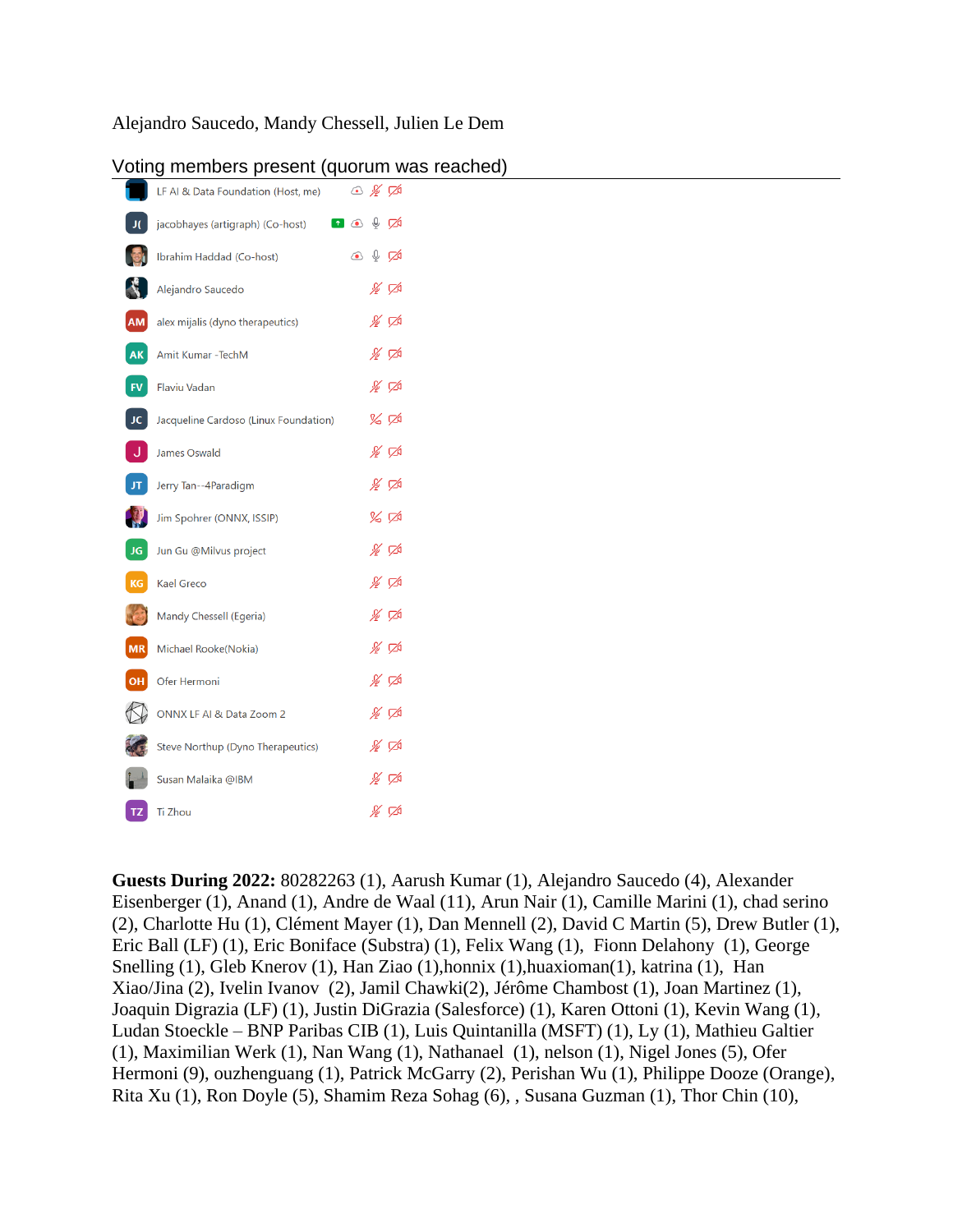Tommy Li (1), Tsahi Levy (1), Vishnu - @Vishne Ram(6), Volkan Gurel (1), Willy (1), Yiannis Gkoufas (5), Yitao Li, yongxuan zhang (1), Youkim Badr (1), ytong (1).

#### **Agenda:**

Roll Call (2 min) Reminder about attending meetings and quorum (2 minutes) Reminder about Security Badge requirement (5 minutes) Kompute Incubation proposal sandbox graduation (20 minutes) Open Lineage, Marquez, and Egeria Project Collaboration (20 minutes) Approval of Minutes from previous meetings (2 mins) Reminder about Google Summer of Code interest (2 minutes) LF AI General Updates (2 min) Open Discussion (2 min)

### **Minutes approval – 13JAN2022 - Approved**

- $\bullet$  1<sup>st</sup> motion Mandy Chessell, Egeria
- $\bullet$  2<sup>nd</sup> motion Susan Malaika, IBM

### **Artigraph Incubation Proposal – Approved**

- $\bullet$  1<sup>st</sup> motion Susan Malaika, IBM
- $\bullet$  2<sup>nd</sup> motion Amit Kumar, TechM

#### **Note on Quorum**

As LF AI is growing, we now have 19 voting members on the TAC. 10 needed for quorum. TAC representative - please ensure you attend the bi-weekly calls or email Jacqueline/Ibrahim to designate an alternate representative when you cannot make it.

We need to ensure quorum on the calls especially when we have items to vote on.

### **Upcoming TACs**

- 24Feb22 RosaeNLG Annual Project Review
- $\bullet$  10MAR22 TBD

### **Reminders to TAC Chair:**

Get backups for TAC members Send invitation to TAC members who do not have TAC call on their calendar

### **Chat:**

| 00:37:15      | LF AI $&$ Data Foundation:                                       | Very impressive growth!                                                    |  |
|---------------|------------------------------------------------------------------|----------------------------------------------------------------------------|--|
| 00:42:47      | susan malaika @ IBM:                                             | Great activity :)                                                          |  |
| 00:47:40      | Alejandro Saucedo: Thanks all!                                   |                                                                            |  |
| 00:47:55      | Jim Spohrer (ISSIP, ONNX): Congratulations Alejandro and Kompute |                                                                            |  |
| community.    |                                                                  |                                                                            |  |
| 00:47:58      |                                                                  | Alejandro Saucedo: We look forward to continue working with the LF and all |  |
| the projects! |                                                                  |                                                                            |  |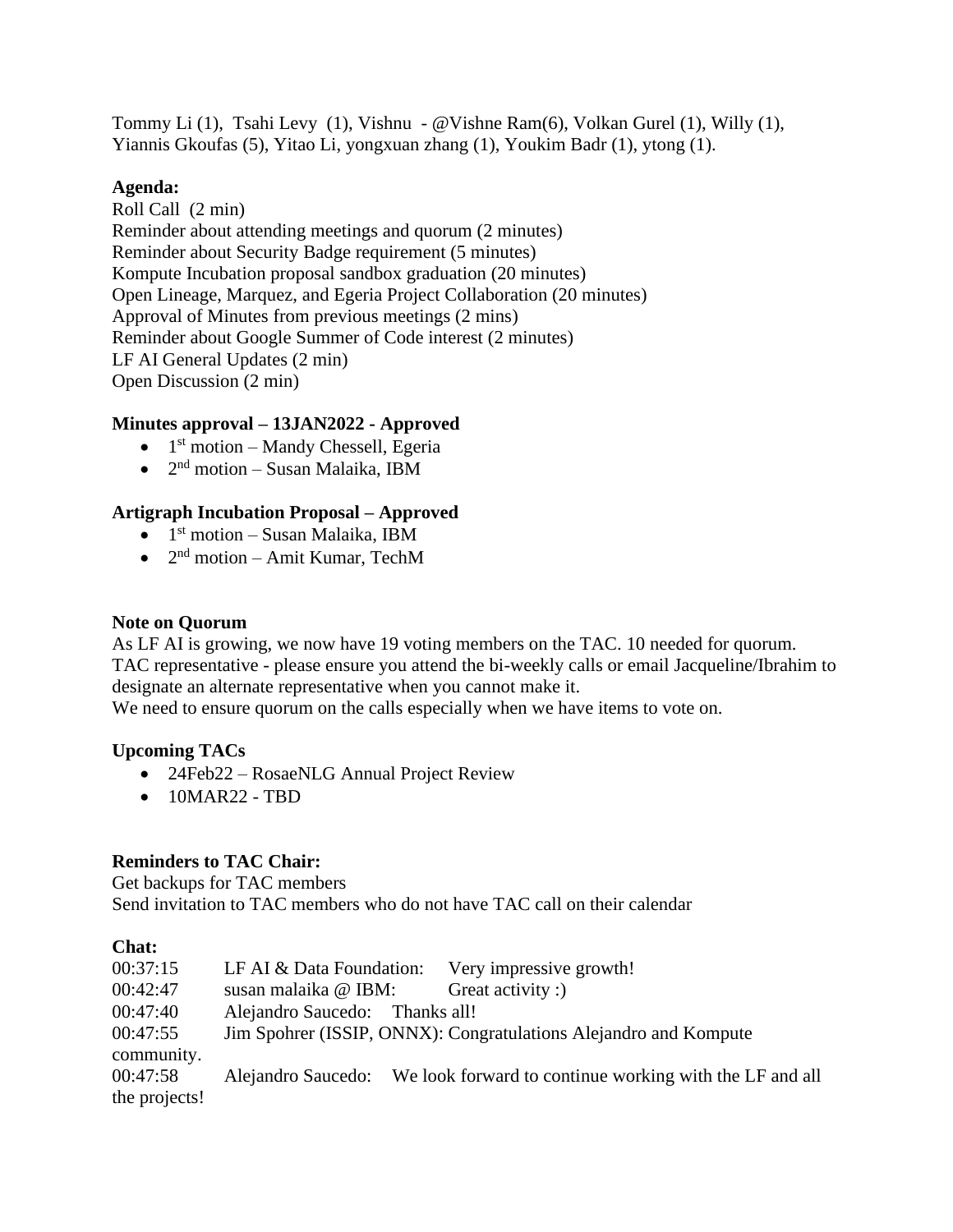00:48:05 Alejandro Saucedo: THank you @Jim!

00:48:08 Zhipeng: great and solid work

00:48:19 Alejandro Saucedo: Thank you Zhipeng :)

00:48:31 susan malaika @ IBM: Congrats Alejandro & team

00:48:32 Zhipeng: also thanks Jun Gu for mentoring  $\circ$ 

00:48:40 Alejandro Saucedo: And massive thanks to @Jun for the great support, and for leading by example through the Milvus project!

01:14:55 susan malaika @ IBM: From mandy's presentation it sounded like that the Egeria integration with Marquez helps with supporting governance on the fly. Did I understand correctly?

01:17:15 Mandy Chessell (Egeria): https://egeria-project.org/features/lineagemanagement/overview/

01:18:08 susan malaika @ IBM: Thank you Mandy

01:20:46 susan malaika @ IBM: great sessions today

01:21:10 Cailean Osborne (University of Oxford): Congratulations Kompute and

OpenLineage

01:21:22 Julien Le Dem: Thank you

### **LF AI & Data General Updates**

Contact: Nancy Rausch (TAC Chair) and Ibrahim Haddad (ED, LF AI) to present

Project Updates

LF AI & Data Landscape reviewed

List of current projects noted, available here:

https://landscape.lfaidata.foundation/format=card-mode

Growing developer community

List of companies hosting projects in LF AI & Data

How to host a project in LF AI & Data

Hosted project stages and life cycle:

https://lfaidata.foundation/project-stages-and-lifecycle/

Offered services for hosted projects:

https://lfaidata.foundation/services-for-projects/

Upcoming Releases

For links to details on upcoming releases for LF AI & Data hosted projects visit the Technical Project Releases wiki Project releases will be announced via a blog post and promoted on LF

Project Graduation Opportunities: TBD

### **AI Twitter and/or LinkedIn social channels**

If you are an LF AI hosted project and would like LF AI to promote your release, reach out to pr@lfaidata.foundation to coordinate in advance (min 2 wks) of your expected release date. Please email pr@lfaidata.foundation for more details and/or questions.

### **GB Committees: Outreach Committee Updates**

Visit the LF AI Events Calendar or wiki for a list of all events Please consider holding virtual events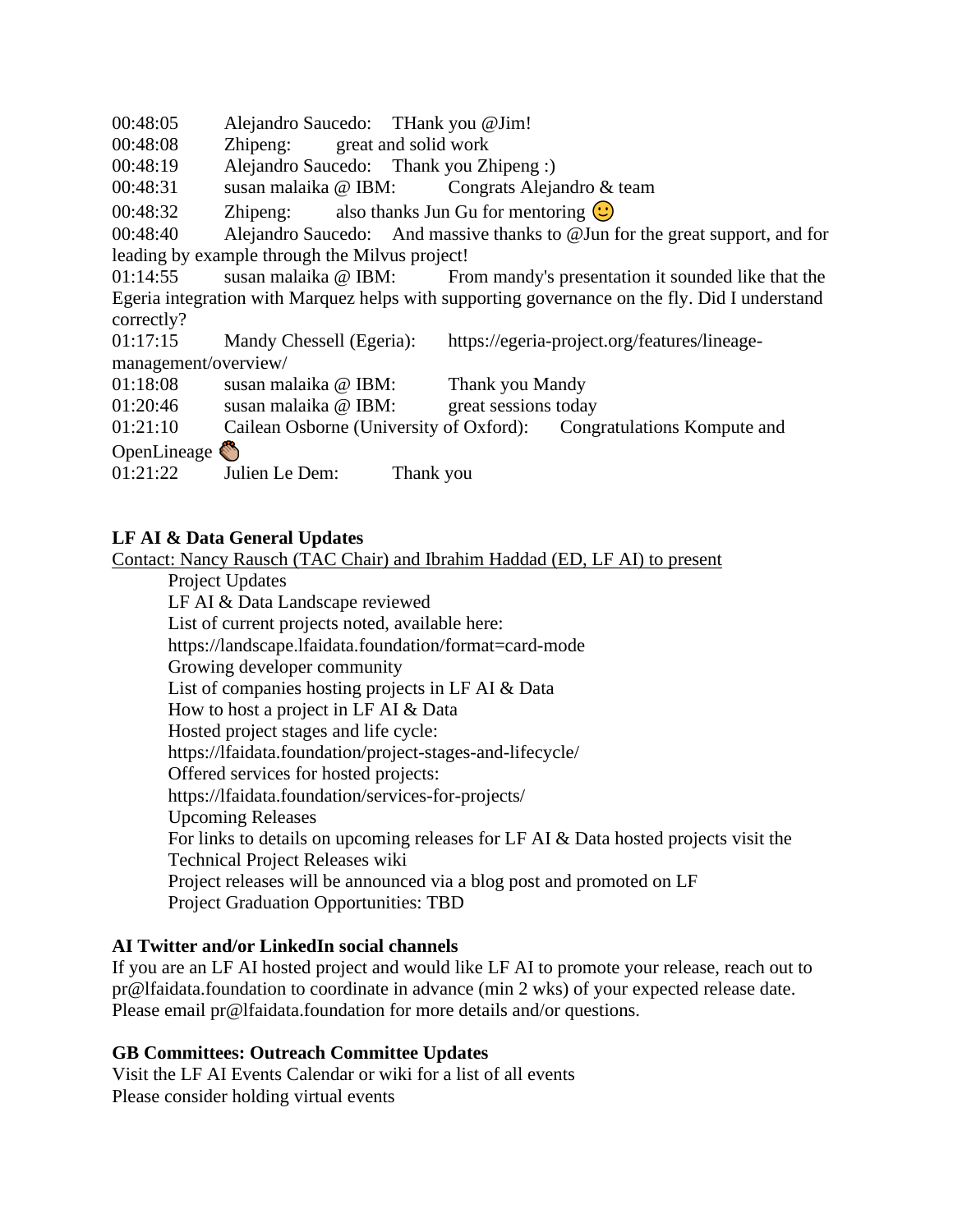To discuss participation, please email events@lfaidata.foundation

Upcoming Events - https://lfaidata.foundation/events/

PR/Comms Updates

Please follow LF AI & Data on Twitter & LinkedIn and help amplify news via your social networks - Please retweet and share!

Also watch for news updates via the tac-general mail list

View recent announcement on the LF AI & Data Blog

Open call to publish project/committee updates or other relevant content on the LF AI & Data Blog

To discuss more details on participation or upcoming announcements, please email pr@lfaidata.foundation

Questions on participation details or upcoming announcements? Email pr@lfaidata.foundation

#### **TAC Committees: Call to Participate in Ongoing TAC Committee Efforts**  ML Workflow and InterOp

Slack conversation channel: #ml-workflow

https://lfaifoundation.slack.com/archives/C011V9VSMQR

Wiki: https://wiki.lfaidata.foundation/display/DL/ML+Workflow+Committee

To participate by email: https://lists.lfaidata.foundation/g/mlworkflow-committee

Trusted AI Committee

Slack conversation channel: #trusted-ai-committee

https://lfaifoundation.slack.com/archives/CPS6Q1E8G

Wiki: https://wiki.lfaidata.foundation/display/DL/Trusted+AI+Committee

To participate by email: https://lists.lfaidata.foundation/g/trustedai-committee/

BI & AI Committee

Slack conversation channel: #bi-ai-committee

https://lfaifoundation.slack.com/archives/C01EK5ND073

Wiki: https://wiki.lfaidata.foundation/pages/viewpage.action?pageId=35160417

To participate by email: https://lists.lfaidata.foundation/g/biai-discussion

# **Working Group: Ongoing Effort to Create AI Ethics Training – two hour video**

To join conversation on Slack:

#edx\_project https://lfaifoundation.slack.com/archives/C015NJUMR3M

Initial developed course by the LF: Ethics in AI and Big Data - published on edX platform: https://www.edx.org/course/ethics-in-ai-and-big-data

The goal is to build 2 more modules and package all 3 as a professional certificate - a requirement for edX

The LF would cover the cost of the production and promotion

The course would be offered for free

The credit of the course will go to content creator and their organizations

Initial interested parties: IBM, AI for People, Montreal AI Ethics Institute, Ethical ML Institute To participate: https://lists.lfaidata.foundation/g/aiethics-training

# **Working Group: CI efforts**

Contact: John Mertic and Eric Ball Slack #ci-wg